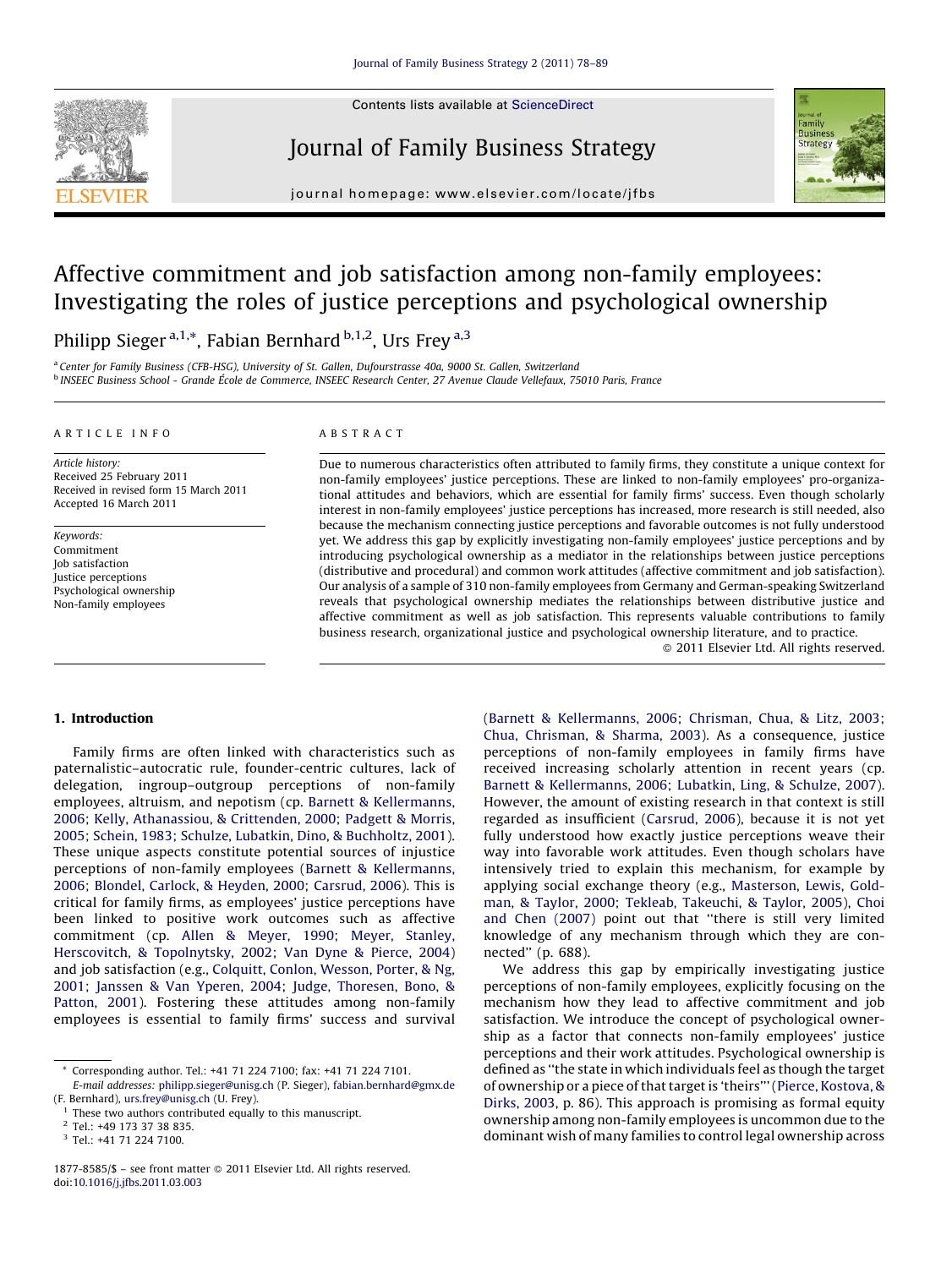generations ([Chua, Chrisman, & Sharma, 1999; Gomez-Mejia,](#page--1-0) [Haynes, Nunez-Nickel, Jacobson, & Moyano-Fuentes, 2007](#page--1-0)). Feelings of ownership, however, can exist without formal ownership, and can have similar effects as intended by formal ownership [\(Pierce et al., 2003](#page--1-0)). Thus, ownership feelings are of special relevance for family firms. Moreover, psychological ownership seems to fit well into the context of justice perceptions and positive work outcomes. This is because on the one hand, recent initial findings indicate that there may exist a link between justice perceptions and psychological ownership [\(Chi & Han,](#page--1-0) [2008](#page--1-0)). On the other hand, scholars have established positive relationships between psychological ownership and both affective commitment [\(Bernhard & O'Driscoll, 2011; Mayhew,](#page--1-0) [Ashkanasy, Bramble, & Gardner, 2007; O'Driscoll, Pierce, &](#page--1-0) [Coghlan, 2006\)](#page--1-0) and job satisfaction [\(Avey, Avolio, Crossley, &](#page--1-0) [Luthans, 2009; Van Dyne & Pierce, 2004\)](#page--1-0). However, to date, these fragmented insights have not yet been integrated, and they have not been applied in the family firm context either.

Hence, we hypothesize that psychological ownership mediates the relationships between two dimensions of organizational justice perceptions (distributive and procedural) and two common work attitudes (affective commitment and job satisfaction). We test the hypotheses on a random sample of 310 non-family employees from family firms based in Germany and Germanspeaking Switzerland. The findings based on mediation analysis constitute valuable contributions to family business research, organizational justice and psychological ownership literature, as well as to practice.

The paper is structured as follows. First, we introduce the theoretical foundations of the main concepts of this study. Second, we theoretically derive our hypotheses. Third, we illustrate the sample as well as the methods used. Fourth, we present the empirical findings. Fifth, we enter into a discussion of the results, contributions, and limitations of the study, and suggest avenues for future research. We then offer our final conclusions.

## 2. Theoretical foundations

## 2.1. Organizational justice

Due to the interaction between the family and the business system, family firms constitute a special environment for nonfamily employees to work (cp. [Beehr, Drexler, & Faulkner, 1997;](#page--1-0) [Habbershon, Williams, & MacMillan, 2003; Lansberg, 1983\)](#page--1-0). They face the unique situation that they are part of the business but not part of the family system [\(Mitchell, Morse, & Sharma, 2003](#page--1-0)). This situation entails unique effects on non-family employees' justice perceptions [\(Barnett & Kellermanns, 2006](#page--1-0)).

Examples for potential family business specific peculiarities that might lead to perceptions of injustice among non-family employees are nepotism [\(Padgett & Morris, 2005\)](#page--1-0), authoritarian leadership style ([Tagiuri & Davis, 1992\)](#page--1-0), human resource practices generally biased against non-family members [\(Barnett & Keller](#page--1-0)[manns, 2006; Lubatkin et al., 2007; Schulze et al., 2001\)](#page--1-0), ingroup– outgroup perceptions of non-family employees [\(Barnett &](#page--1-0) [Kellermanns, 2006\)](#page--1-0), founder-centric cultures [\(Schein, 1983](#page--1-0)), and lack of delegation (cp. [Kelly et al., 2000\)](#page--1-0). In addition, when the owning family uses its power and authority to serve family rather than business interests, for instance by seeking perquisites for private consumption ([Davis, Allen, & Hayes, 2010\)](#page--1-0), this behavior can give rise to non-owners' perceptions of injustice. Even though perceptions of injustice among non-family employees may not occur in all family firms in general (cp. [Barnett & Kellermanns,](#page--1-0) [2006\)](#page--1-0), family firms seem to be particularly susceptible to factors leading to these perceptions. For that reason, understanding nonfamily employees' justice perceptions and how they impact proorganizational outcomes on the individual level is a topic of essential relevance to family firms.

In recent years, a few conceptual works on justice perceptions in family firms have emerged. [Barnett and Kellermanns \(2006\)](#page--1-0) theorized how the degree of family involvement may influence non-family employees' justice perceptions through fair or unfair human resource practices. [Lubatkin et al. \(2007\)](#page--1-0) drew on organizational justice literature to explain agency costs in family firms. However, empirical research on non-family employees' justice perceptions is regarded as scarce [\(Barnett & Kellermanns,](#page--1-0) [2006; Carsrud, 2006\)](#page--1-0).

In contrast, organizational behavior literature has intensively investigated organizational justice (cp. [Colquitt et al., 2001;](#page--1-0) [Cropanzano, Byrne, Bobocel, & Rupp, 2001\)](#page--1-0). It is concerned with employees' subjective fairness perceptions in their employment relationship ([Byrne & Cropanzano, 2001; Greenberg, 1990](#page--1-0)). While four dimensions of organizational justice have been established, scholars agree that employees mainly draw on distributive and procedural justice perceptions when deciding how to react to the overall organization, whereas interpersonal and informational justice perceptions seem to be more relevant when referring to authority figures such as supervisors (cp. [Bies & Moag, 1986;](#page--1-0) [Colquitt et al., 2001; Walumbwa, Cropanzano, & Hartnell, 2009](#page--1-0)). In the light of this paper's goal to investigate the link between justice perceptions and non-family employees' organization-related attitudes, we limit our considerations to distributive and procedural justice.

Distributive justice refers to the perceived fairness of outcome distributions (cp. [Colquitt et al., 2001\)](#page--1-0). Typical examples of organizational outcomes are salaries, benefits, or promotions (cp. [Colquitt, 2001; Colquitt et al., 2001](#page--1-0)). A distribution is perceived to be just if it is consistent with chosen allocation norms ([Fortin,](#page--1-0) [2008\)](#page--1-0) such as the widely applied equity theory (e.g., [Adams, 1965;](#page--1-0) [Colquitt et al., 2001](#page--1-0)). Equity theory states that people are more concerned about the fairness of outcomes than about the absolute level of these outcomes. In family firms, non-family employees thus compare their own input/output ratio to that of other individuals within their reference frame, for example with family members that are also working in the company. If the ratios are unequal, inequity is perceived, and the distribution is regarded as unjust. Procedural justice refers to the perceived fairness of the allocation process that leads to outcomes [\(Colquitt et al., 2001;](#page--1-0) [Walumbwa et al., 2009](#page--1-0)). [Thibaut and Walker \(1975\)](#page--1-0) found that the ability to influence or control the allocation process is able to increase individuals' perceived fairness, even if the outcome itself cannot be influenced. Existing research has linked these two justice dimensions with affective commitment (e.g., [Begley, Lee, & Hui,](#page--1-0) [2006; Jones & Martens, 2009; Masterson et al., 2000\)](#page--1-0), job satisfaction (e.g., [Jones & Martens, 2009; Lam, Schaubroeck, &](#page--1-0) [Aryee, 2002; Masterson et al., 2000](#page--1-0)), trust in the organization ([Colquitt et al., 2001; Masterson et al., 2000\)](#page--1-0), and organizational citizenship behavior [\(Aryee, Budhwar, & Chen, 2002; Tepper &](#page--1-0) [Taylor, 2003\)](#page--1-0). Recently, [Chi and Han \(2008\)](#page--1-0) found initial evidence for a potential link to psychological ownership.

Various scholars have given insight into the mechanism that connects justice perceptions with outcomes such as affective commitment and job satisfaction. The most widely applied perspective is social exchange theory (cp. [Erdogan, Liden, &](#page--1-0) [Kraimer, 2006; Masterson et al., 2000; Tekleab et al., 2005\)](#page--1-0), whereas also self-esteem ([Tyler & Blader, 2000](#page--1-0)), trust (e.g., [Lind,](#page--1-0) [2001; Van den Bos, Lind, & Wilke, 2001](#page--1-0)), and organizational identification ([Carmon, Miller, Raile, & Roers, 2010\)](#page--1-0) have been investigated. Despite these efforts, [Choi and Chen \(2007\)](#page--1-0) refer to the relationship between distributive justice and affective commitment and point out that ''there is still very limited knowledge of any mechanism through which they are connected''